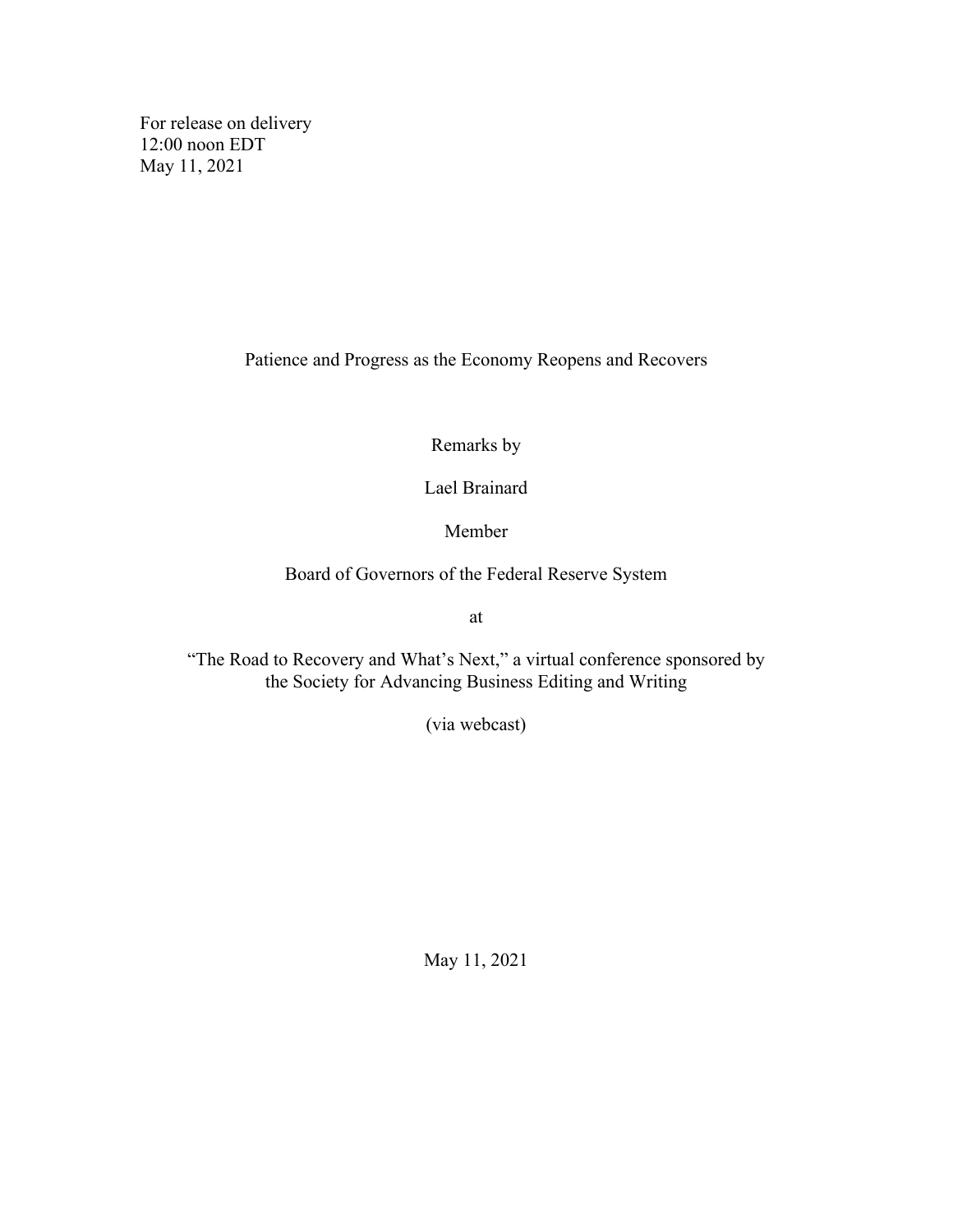I want to thank Heather Long and the Society for Advancing Business Editing and Writing for inviting me to join you today.<sup>[1](#page-1-0)</sup>

Strong fiscal support and increasing vaccination rates drove a strong rebound in activity in the first quarter, and the second quarter looks to be even stronger. The outlook is bright, but uncertainty remains, and employment and inflation are far from our goals. While more balanced than earlier this year, risks remain from vaccine hesitancy, deadlier variants, and a resurgence of cases in some foreign countries. The latest jobs report is a reminder that the path of reopening and recovery—like the shutdown—is likely to be uneven and difficult to predict, so basing monetary policy on outcomes rather than the outlook will serve us well.

With the renewal of fiscal support, real disposable personal income surged 61 percent on an annualized basis in the first quarter after a decline of 10 percent in the fourth quarter. Real personal consumption expenditures (PCE) jumped 10.7 percent, supporting a robust 6.4 percent growth rate in real gross domestic product (GDP) in the first quarter, despite a large runoff of inventories amid supply chain bottlenecks.

The second quarter appears primed to exceed the strong first quarter as progress on vaccinations continues, and more consumers return to the sectors adversely affected by COVID-19.<sup>[2](#page-1-1)</sup> The combination of fiscal support and depressed discretionary services spending during the shutdown have enabled households to accumulate considerable

<span id="page-1-0"></span><sup>&</sup>lt;sup>1</sup> I am grateful to Kurt Lewis of the Federal Reserve for his assistance in preparing this text. These views are my own and do not necessarily reflect those of the Federal Reserve Board or the Federal Open Market Committee.

<span id="page-1-1"></span><sup>&</sup>lt;sup>2</sup> While the seven-day moving average of daily vaccine doses administered has declined from its mid-April peak, over half of the adult population has now been given at least one dose of the vaccine, and around 2 million doses were administered each day of the week ending May 5, the most recent available data. For more information, see the Centers for Disease Control and Prevention (CDC) COVID Data Tracker, which is available a[t https://covid.cdc.gov/covid-data-tracker.](https://covid.cdc.gov/covid-data-tracker)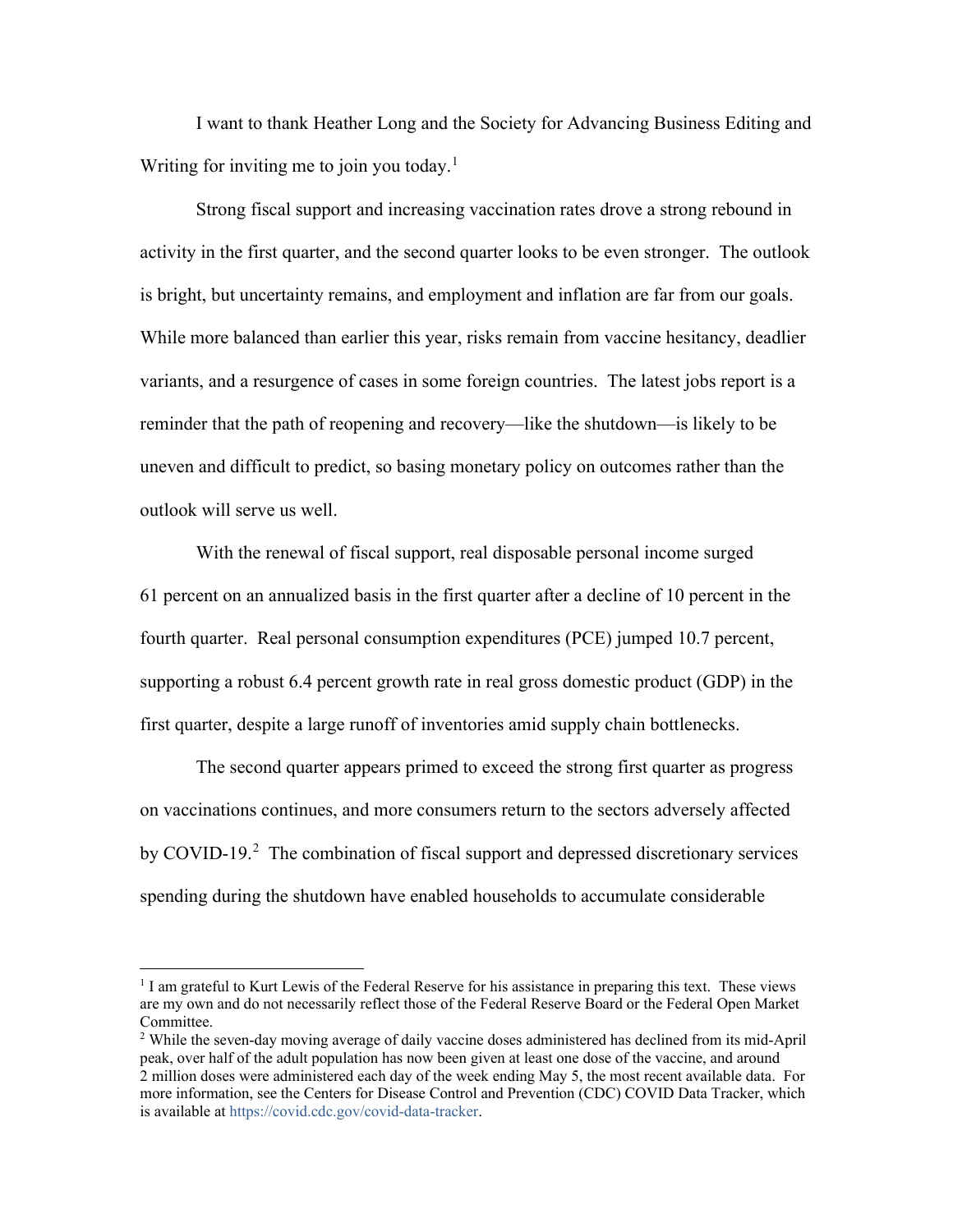savings that could continue to fuel spending. Personal savings rose to 21 percent in the first quarter, according to Bureau of Economic Analysis data, on top of the \$2.1 trillion increase in household liquid assets reflected at the end of last year.<sup>[3](#page-2-0)</sup>

While the incoming spending data, elevated household savings, and progress on vaccinations point to a very strong modal outlook, there is greater than usual uncertainty about the economy's path. For instance, the strength of domestic demand this year relative to next will depend on how quickly or slowly a large share of accumulated household savings is spent out. This, in turn, hinges in part on the distribution of household savings and how much is concentrated among households who are less likely to spend, perhaps because their services consumption returns only to pre-COVID levels or their near-term demand for durable goods has largely been satiated. [4](#page-2-1)

There is also uncertainty about how much of the strong domestic aggregate demand will leak abroad rather than translating into domestic output. As supply chain and shipping bottlenecks ease, international spillovers could lead to some slippage between the increase in domestic demand and domestic resource utilization.

In addition, some of this year's tailwinds are likely to become next year's headwinds. While the fiscal support provided to households is raising consumer

<span id="page-2-0"></span> $3$  According to the Financial Accounts of the United States, liquid assets—defined as the sum of currency; checkable, time, and saving deposits; and money market funds—increased about \$2.1 trillion from 2020:Q1 to 2020:Q4. The 2020:Q4 release of the Financial Accounts of the United States is available on the Board's website at https://www.federalreserve.gov/releases/z1.

<span id="page-2-1"></span> $\frac{4}{3}$  See, for example, the difference in high-frequency indicators of consumer spending between measures of total spending and spending in low-income Zip codes in the weeks following the payment of stimulus under the Consolidated Appropriations Act, 2021. Data are available from Opportunity Insights at [https://www.tracktherecovery.org.](https://www.tracktherecovery.org/) For further discussion of differing spend-out of COVID stimulus payments for different levels of household wealth, see, for example, Ezra Karger and Aastha Rajan (2020), "Heterogeneity in the Marginal Propensity to Consume: Evidence from COVID-19 Stimulus Payments," Working Paper Series 2020-15 (Chicago: Federal Reserve Bank of Chicago, May; revised February 2021), [https://www.chicagofed.org/publications/working-papers/2020/2020-15.](https://www.chicagofed.org/publications/working-papers/2020/2020-15)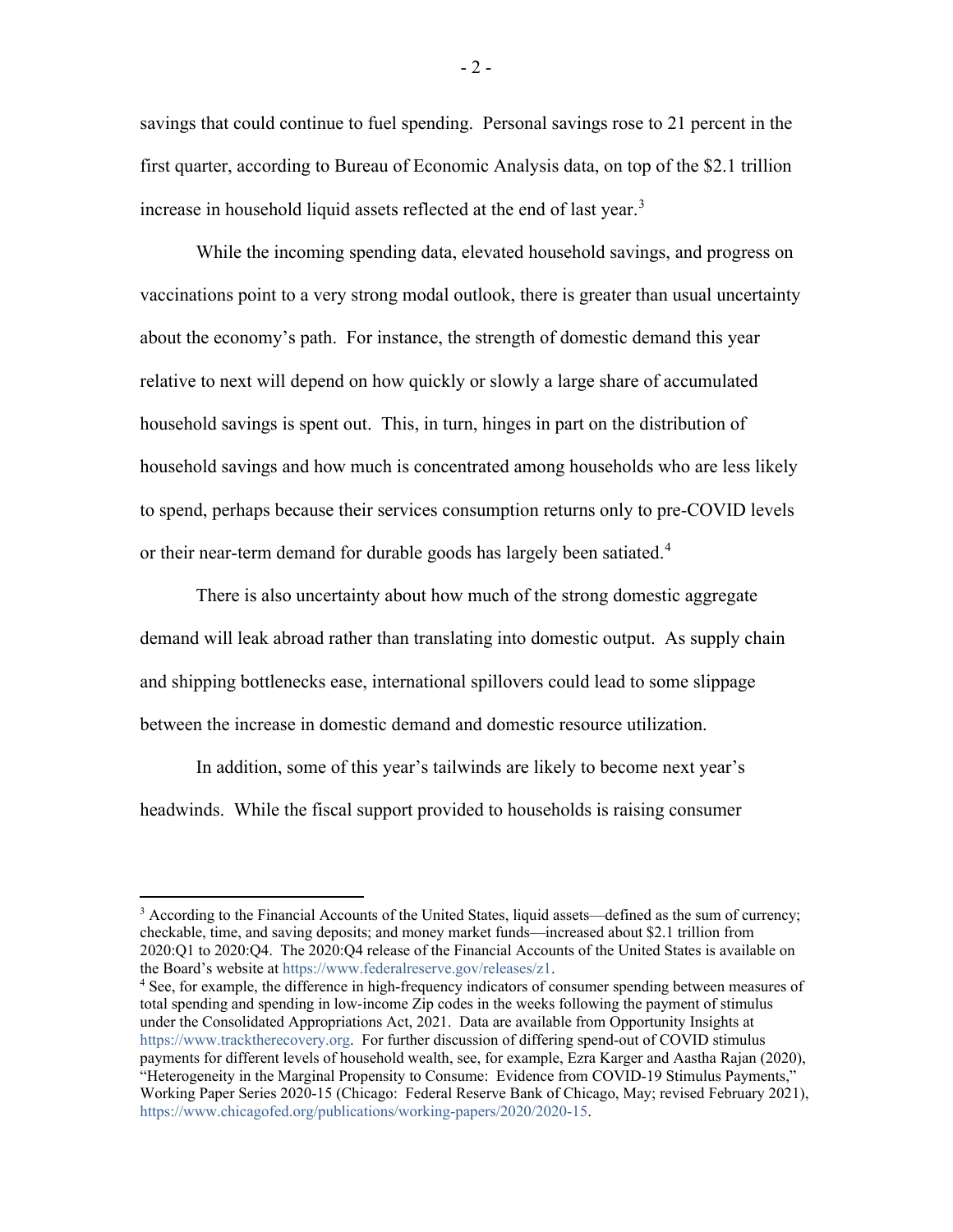spending and GDP this year, the absence of similar transfers will lower the growth rate of spending next year relative to this year. The boost to spending from pent up demand this year as the economy reopens is also unlikely to be repeated next year.

The latest jobs report reminds us that while there are good reasons to expect the number of jobs and the number of people wanting to work will make a full recovery, it is unlikely they will recover at the same pace. Over the past few months, the demand for workers has strengthened as COVID-affected sectors have reopened. Labor supply has also improved, with many people coming back into the labor force and others extending their hours of work, but there are indications that many other workers still face virusrelated impediments. Although the fraction of the population ages 25 to 54 that is employed has improved in each month of this year, the current prime-age employmentto-population (EPOP) ratio of 76.9 percent is still far from the 80 percent level reached during both of the past two expansions.<sup>[5](#page-3-0)</sup>

On the demand side, we saw a welcome increase of 331,000 jobs in the hard-hit leisure and hospitality sector in April following a 206,000 increase in March. But bottlenecks on inputs such as semiconductors appear to be limiting production and hiring in industries such as motor vehicles, contributing to a decline of 18,000 jobs in the manufacturing sector. The increase in average hours worked and the reduction in people who are working part time but would prefer full-time work suggest some employers are responding to the increase in demand by lengthening workweeks.

- 3 -

<span id="page-3-0"></span><sup>&</sup>lt;sup>5</sup> For additional discussion, see Lael Brainard (2021), "How Should We Think about Full Employment in the Federal Reserve's Dual Mandate?" speech delivered at the Ec10, Principles of Economics, Lecture, Faculty of Arts and Sciences, Harvard University, Cambridge, Mass. (via webcast), February 24, [https://www.federalreserve.gov/newsevents/speech/brainard20210224a.htm.](https://www.federalreserve.gov/newsevents/speech/brainard20210224a.htm)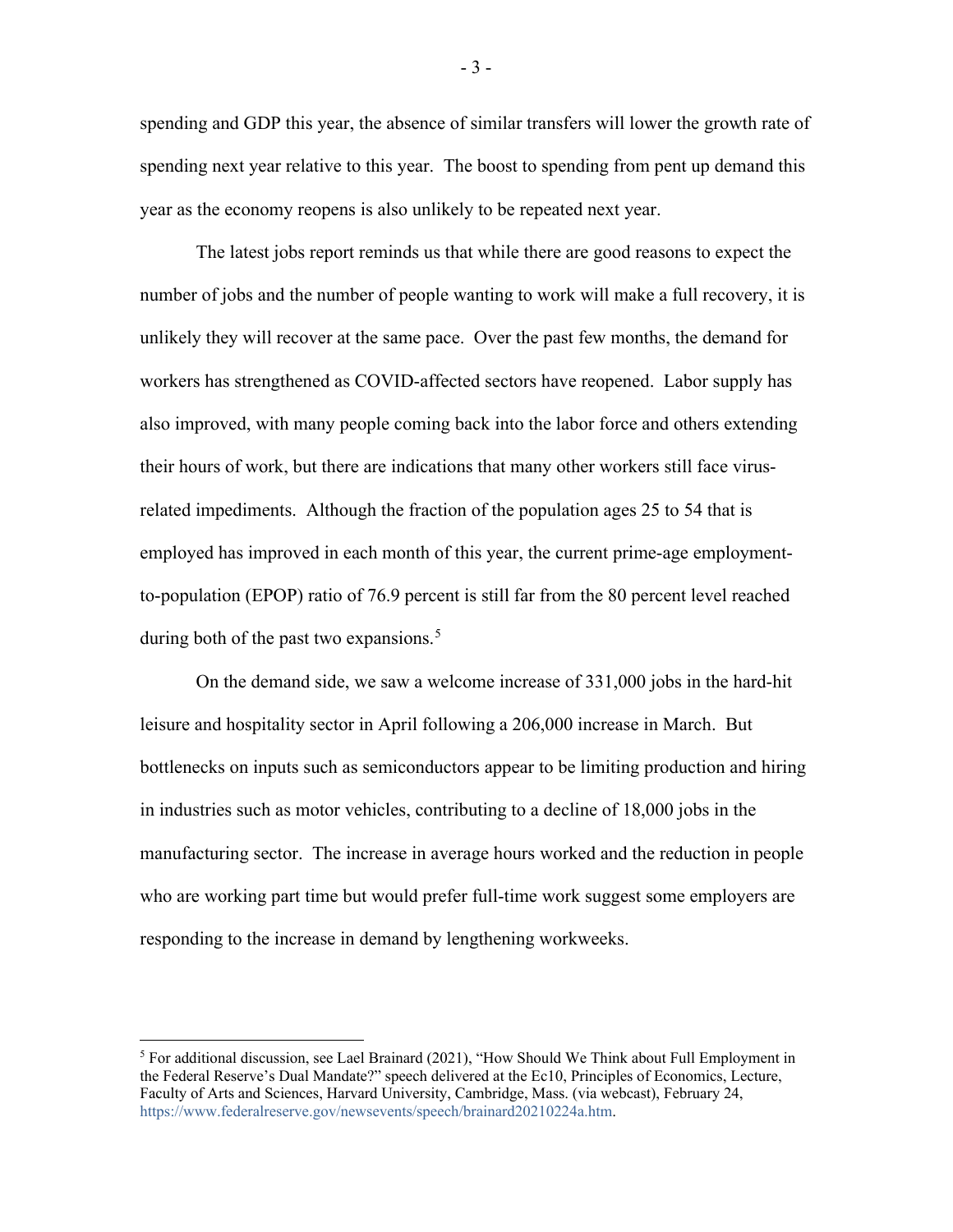On the supply side, the number of people entering the labor force strengthened for the second month in a row in a welcome sign that more people are actively seeking work as job opportunities and vaccinations increase. But we are also hearing anecdotal accounts that many people face virus-related impediments in returning to full-time work, and many businesses face hiring challenges. With less than one-in-four individuals ages 18 to 64 fully vaccinated at the end of the survey period for the April jobs report, health and safety concerns remain important for in-person work and for people relying on public transport, and childcare remains a challenge for many parents.<sup>[6](#page-4-0)</sup>

Childcare remains an impediment for many parents because the return to fully inperson school is still incomplete and childcare options are still limited in many areas. [7](#page-4-1) At the time of the April jobs report, nearly two-thirds of students had yet to return to fully in-person schooling, and this share had only increased by 8 percentage points since March.<sup>[8](#page-4-2)</sup> Consistent with this, the labor force participation rate of women ages 25 to 45 was unchanged in April, after an increase in March that coincided with a surge in education hiring and school reopening. Similarly, April saw a small increase in the number of women who reported that they wanted a job but were out of the labor force for

<span id="page-4-0"></span><sup>&</sup>lt;sup>6</sup> The share of people ages 18 to 64 years old who are fully vaccinated is calculated using the percent of people fully vaccinated on April 17 by age group according to the CDC's COVID Data Tracker, available a[t https://covid.cdc.gov/covid-data-tracker,](https://covid.cdc.gov/covid-data-tracker) and then weighting each age group based on the U.S. Census Bureau's 2019 population estimates, available at [https://www2.census.gov/programs](https://www2.census.gov/programs-surveys/popest/technical-documentation/file-layouts/2010-2019/nc-est2019-agesex-res.csv)[surveys/popest/technical-documentation/file-layouts/2010-2019/nc-est2019-agesex-res.csv,](https://www2.census.gov/programs-surveys/popest/technical-documentation/file-layouts/2010-2019/nc-est2019-agesex-res.csv) for the corresponding age group.

<span id="page-4-1"></span><sup>7</sup> See the Return to Learn Tracker, a collaboration of the American Enterprise Institute and the College Crisis Initiative of Davidson College: [https://www.returntolearntracker.net.](https://www.returntolearntracker.net/) See also Lauren Bauer (2021), "Mothers Are Being Left behind in the Economic Recovery from COVID-19," Brookings Institution, *Up Front* (blog), May 6[, https://www.brookings.edu/blog/up-front/2021/05/06/mothers-are-being-left-behind](https://www.brookings.edu/blog/up-front/2021/05/06/mothers-are-being-left-behind-in-the-economic-recovery-from-covid-19/)[in-the-economic-recovery-from-covid-19.](https://www.brookings.edu/blog/up-front/2021/05/06/mothers-are-being-left-behind-in-the-economic-recovery-from-covid-19/)

<span id="page-4-2"></span><sup>&</sup>lt;sup>8</sup> The share of students who have yet to return to fully in-person learning is calculated using school districts' operating statuses from the AEI's Return to Learn Tracker (as of the weeks starting March 8, 2021, and April 12, 2021), where each school district is weighted based on the number of students enrolled in 2019 according to the National Center for Education Statistics. See [https://www.returntolearntracker.net.](https://www.returntolearntracker.net/)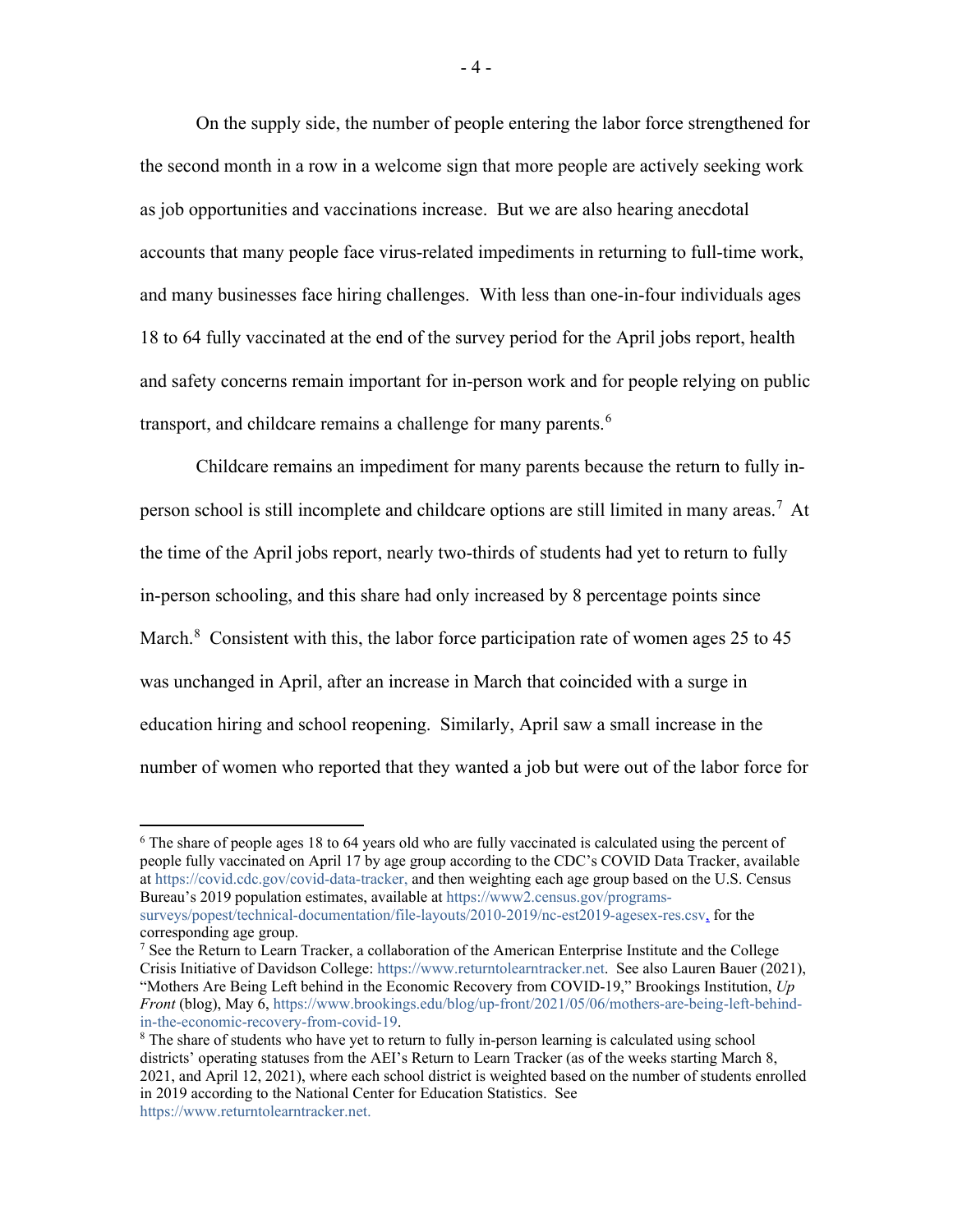family responsibilities, following a large decline in March.<sup>[9](#page-5-0)</sup> Recent research shows that the pandemic has taken a particularly significant toll on the labor market status of many Black and Hispanic mothers and mothers with lower incomes.<sup>10</sup>

Aggregate average hourly earnings increased by 0.7 percent in April in a positive development for workers. Wage increases were broadly distributed across sectors, including an increase of more than 1-1/2 percent, month over month, in hourly earnings in the leisure and hospitality sector.

While labor market conditions have improved in aggregate, significant disparities persist. Although the prime-age EPOP ratio has increased for all racial groups over the past four months, the ratio for Black prime-age workers, at 72.1 percent, is still over 6 percentage points lower than the white prime-age EPOP ratio, while the gap for Hispanic prime-age workers relative to white workers is almost 5 percentage points.

Job losses are disproportionately concentrated in low-wage, high-contact sectors, suggesting that the workers least able to shoulder the economic effect of job loss have faced the greatest challenges. Despite the more than 900,000 jobs gained in the leisure and hospitality sector in the first four months of 2021, jobs in this sector remain nearly 3 million below their pre-COVID level. The leisure and hospitality sector alone accounts for 41 percent of the net loss in private payrolls since the onset of the pandemic.

<span id="page-5-0"></span><sup>&</sup>lt;sup>9</sup> The BLS reported that the number of women who wanted a job, searched for work in the previous year (but not in the past four weeks), were available for work, and cited family responsibilities as the primary reason they were out of the labor force fell from 115,000 in February to 69,000 in March and then edged higher to 71,000 in April.

<span id="page-5-1"></span> $10$  Research indicates that participation for mothers in households with an annual income below \$50,000 per year declined nearly 9 percent relative to pre-pandemic levels, while participation for mothers in households with incomes above \$100,000 fell a little under 2 percent. For more information, see Olivia Lofton, Nicolas Petrosky-Nadeau, and Lily Seitelman (2021), "Parents in a Pandemic Labor Market," Working Paper Series 2021-04 (San Francisco: Federal Reserve Bank of San Francisco, February), [https://doi.org/10.24148/wp2021-04.](https://doi.org/10.24148/wp2021-04)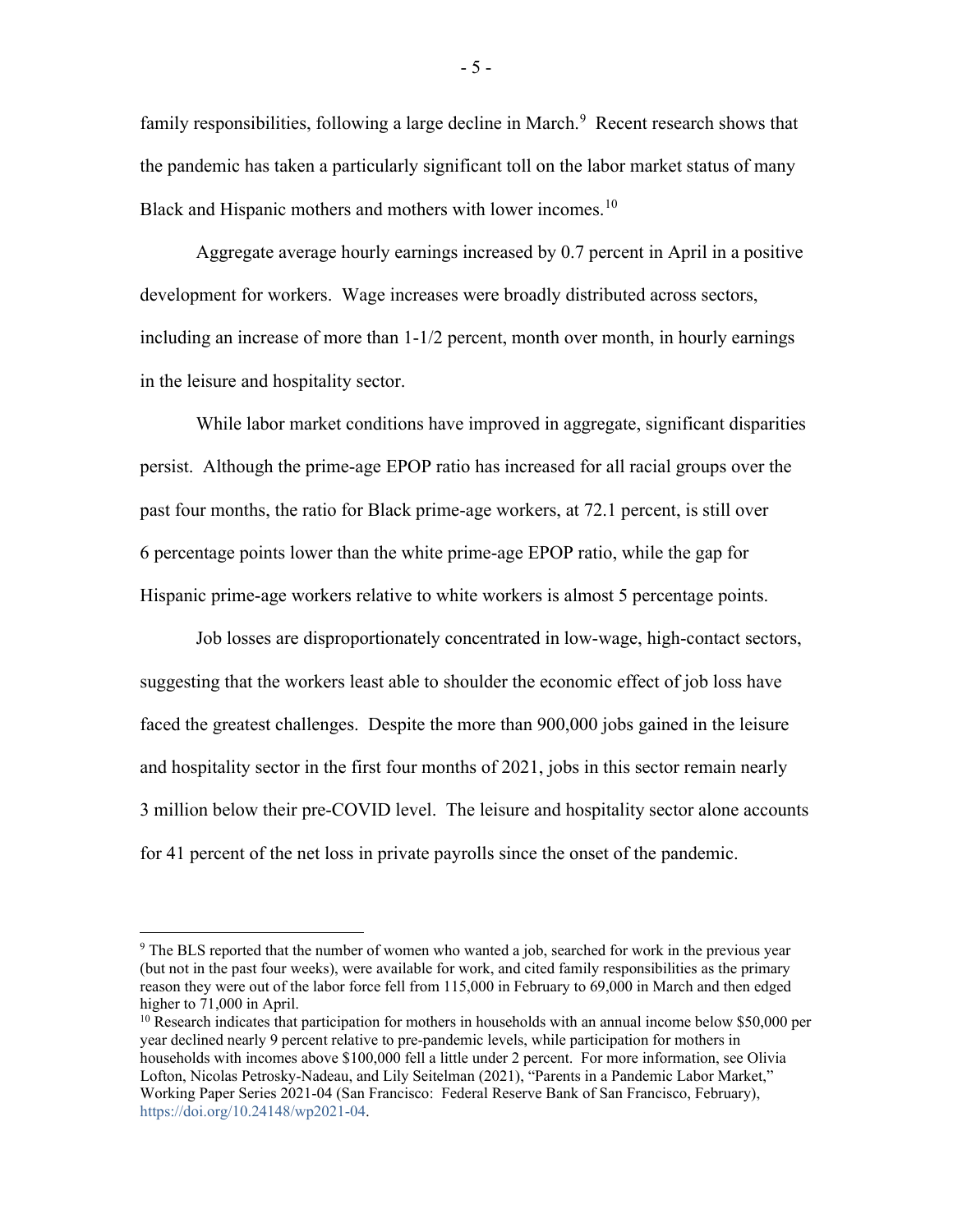There is good reason to expect a strong rebound in employment over coming quarters, although the different forces affecting demand and supply may lead to uneven rates of progress. But today, by any measure, employment remains far from our goals. The unemployment rate remains elevated at 8.9 percent when we adjust the narrow 6.1 percent U-3 measure of unemployment to also reflect workers who have left the labor force since the pandemic started and those who are misclassified. As of the latest reading, there is an employment shortfall of 8.2 million relative to the pre-pandemic level, and the employment shortfall is over 10 million if we take into account the secular job growth that would have occurred over the period since February 2020 in normal circumstances. [11](#page-6-0)

The path of inflation is also difficult to predict, although there are a variety of reasons to expect an increase in inflation associated with reopening that is largely transitory. Most immediately, base effects are likely to contribute substantially to the 12 month readings of headline and core PCE inflation in April and May as the price declines of March and April 2020 roll out of the 12-month calculation. I also anticipate that the recent surge in energy prices, which contributed about 1/2 percentage point to the March 12-month headline PCE reading, will fade over time, although recent pipeline disruptions add some uncertainty.

It is much more difficult to predict the size and duration of supply-side bottlenecks and how these will interact with the pattern of demand to feed through into inflation. The production of certain semiconductors may take some time to ramp up, and

<span id="page-6-0"></span> $11$  For example, during 2019, after the recovery had matured and the unemployment rate had reached

<sup>4</sup> percent, total nonfarm payrolls increased by an average of 168,000 workers per month, or roughly 2 million workers per year.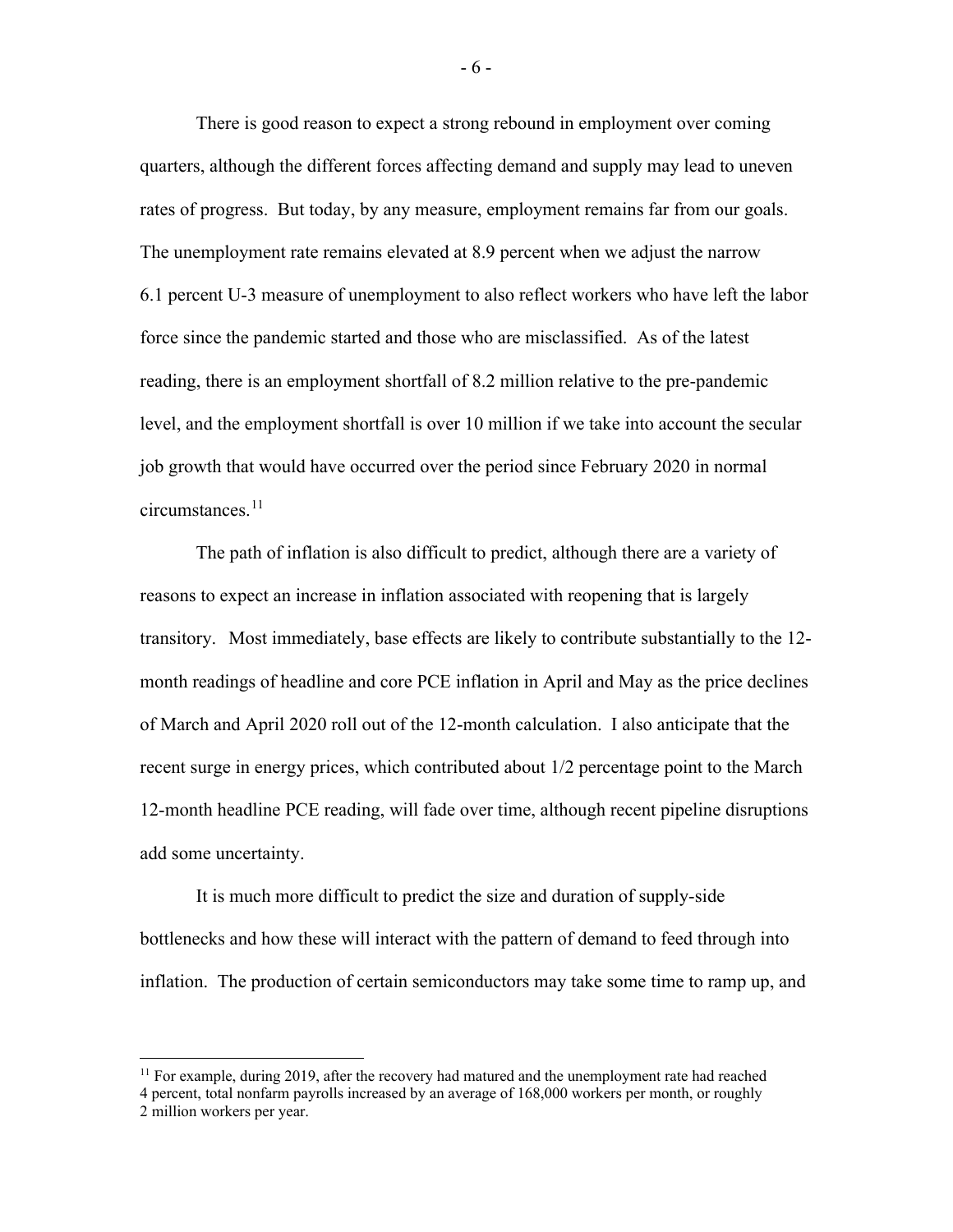the feedback effects between shipping delays and container shortages appear to be only slowly working themselves out. In contrast, the manufacturing capacity taken offline by the harsh weather in Texas in February is coming back online rapidly. If past experience is any guide, production will rise to meet the level of goods demand before too long. The supply–demand imbalances in the in-person services sector are expected to be resolved within a few quarters with progress on virus control and the return of in-person schooling. And demand growth itself is expected to moderate after a reopening surge, broadly coinciding with the time when some of the current tailwinds from fiscal support and makeup consumption turn to headwinds. Of course, there may be additional demand and supply surprises that could further complicate the inflation picture.

To the extent that supply chain congestion and other reopening frictions are transitory, they are unlikely to generate persistently higher inflation on their own. A persistent material increase in inflation would require not just that wages or prices increase for a period after reopening, but also a broad expectation that they will continue to increase at a persistently higher pace. A limited period of pandemic-related price increases is unlikely to durably change inflation dynamics. Past experience suggests many businesses are likely to compress margins and to rely on automation to reduce costs rather than fully passing on price increases.<sup>12</sup> In the December Duke CFO Survey, roughly one-half of chief financial officers from large firms and about one-third of those from small firms reported "using, or planning to use, automation or technology to reduce

- 7 -

<span id="page-7-0"></span> $12$  Regarding compression of margins and pass-through of wage increases to prices, see Ekaterina V. Peneva and Jeremy B. Rudd (2017), "The Passthrough of Labor Costs to Price Inflation," *Journal of Money, Credit and Banking,* vol. 49 (December), pp. 1777–802; and the subsequent analysis in Ekaterina Peneva (2019), "It's All about the Labor Market," presentation delivered at the Brookings Institution, Washington, October 3, [https://www.brookings.edu/wp-content/uploads/2019/09/Ekaterina-Peneva.pdf.](https://www.brookings.edu/wp-content/uploads/2019/09/Ekaterina-Peneva.pdf)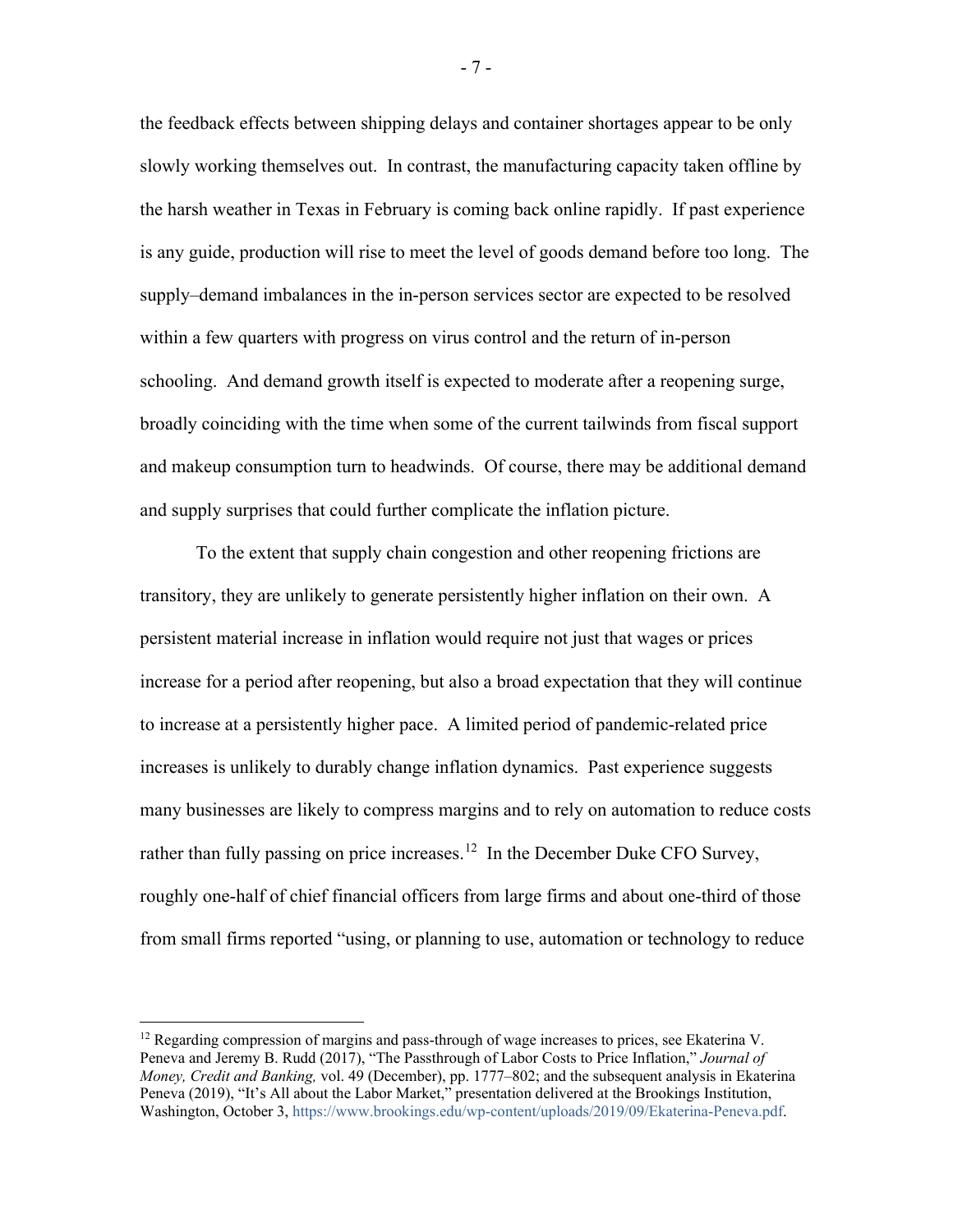reliance on labor."[13](#page-8-0) The pandemic-induced shift to virtual, or contactless, versions of many previously in-person interactions is likely to lead to some durable shifts in the use of technology.

Thus, there are compelling reasons to expect the well-entrenched inflation dynamics that prevailed for a quarter-century to reassert themselves next year as imbalances associated with reopening are resolved, work and consumption patterns settle into a post-pandemic "new normal," and some of the current tailwinds shift to headwinds. $14$ 

I will be carefully monitoring measures of longer-term inflation expectations to ensure they are well anchored at 2 percent. To date, various measures suggest inflation expectations remain well anchored and broadly consistent with our new framework. The Index of Common Inflation Expectations moved back to 2 percent in the first quarter, returning to its level in 2018, which is lower than its level prior to 2014.<sup>15</sup> In addition, the term structure of market-based measures of inflation compensation is consistent with market participants expecting a limited period of inflation above 2 percent. A straight read of the difference between the forward nominal Treasury curve and the forward Treasury Inflation-Protected Securities curve implies inflation compensation is expected

- 8 -

<span id="page-8-0"></span><sup>&</sup>lt;sup>13</sup> Details on the CFO Survey, which is a partnership of Duke University, the Federal Reserve Bank of Richmond, and the Federal Reserve Bank of Atlanta, can be found on the Richmond Fed's website at https://www.richmondfed.org/research/national economy/cfo survey.

<span id="page-8-1"></span><sup>&</sup>lt;sup>14</sup> Statistical models estimate that underlying core PCE inflation ranges from 0.1 to 0.4 percentage point below the 2 percent longer-run target. See the point estimates for 2019:Q2 in table 1 in Jeremy B. Rudd (2020), "Underlying Inflation: Its Measurement and Significance," FEDS Notes (Washington: Board of Governors of the Federal Reserve System, September 18),

[https://www.federalreserve.gov/econres/notes/feds-notes/underlying-inflation-its-measurement-and](https://www.federalreserve.gov/econres/notes/feds-notes/underlying-inflation-its-measurement-and-significance-20200918.htm)[significance-20200918.htm.](https://www.federalreserve.gov/econres/notes/feds-notes/underlying-inflation-its-measurement-and-significance-20200918.htm)

<span id="page-8-2"></span><sup>&</sup>lt;sup>15</sup> See Hie Joo Ahn and Chad Fulton (2020), "Index of Common Inflation Expectations," FEDS Notes (Washington: Board of Governors of the Federal Reserve System, September 2), [https://doi.org/10.17016/2380-7172.2551.](https://doi.org/10.17016/2380-7172.2551)